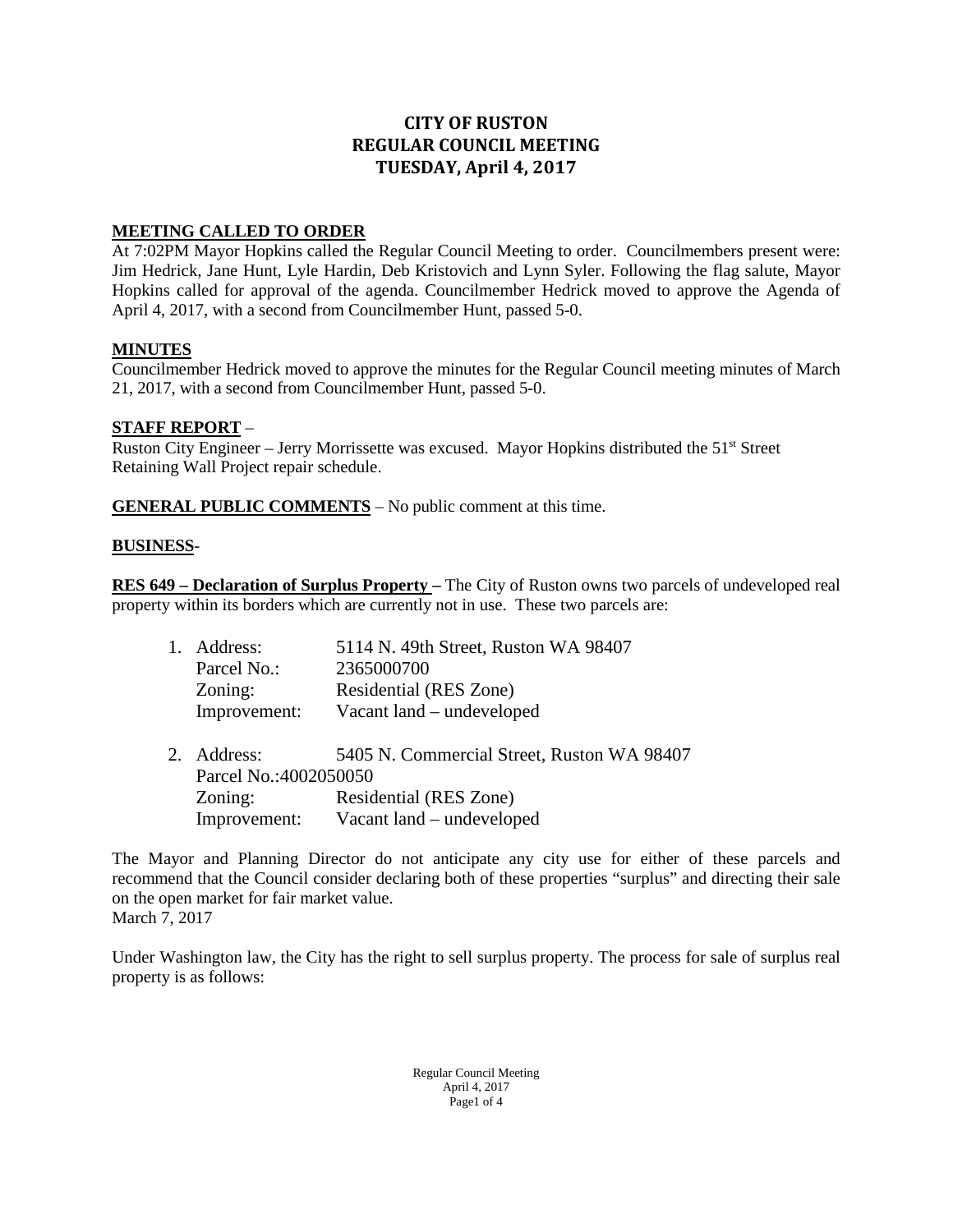CITY OF RUSTON Regular Council Minutes April 4, 2017

### 1. Hold a public hearing.

The Council is required to hold a public hearing on whether the property should be declared surplus. This is required for property valued at \$50,000 or more and for any property of any value that was purchased by a city utilities department.

While not utility properties, both parcels of real estate are each valued at more than \$50,000, therefore a public hearing is required. The City has complied with the State law requirements for noticing the public hearing by publishing notice of the public hearing a minimum of 10 days (and no more than 25 days) prior to the hearing in the City's Official Newspaper. Such notice included the information required by State statute. A copy of the Public Hearing Notice is attached to this Agenda Bill. In addition to publishing notice, the City also sent press releases about the public hearing to the Tacoma News Tribune and Tacoma Weekly and posted copies of the Notice on the Announcement Board at City Hall, at the Mary Joyce Community Center and on the City of Ruston Website.

### 2. Consider whether the properties should be declared "surplus".

After the public hearing, the Council should consider whether the property is no longer needed by the City for governmental purposes and may be sold. If the City Council determines that the property is not needed, passage of Resolution No. 649 declaring it surplus would be the next step.

### 3. Consider how the property, and under what conditions, the property may be sold.

Resolution No. 649 also outlines how these properties will be sold. The Council has authority to direct the method of sale (i.e. auction, take bids, listed for sale, post on website of its availability, etc.) as well as the person whom is delegated to oversee and implement the sale. *However,* the property must be sold for "fair market value" to ensure that the price accepted does not amount to a prohibited "gift of public funds."

Resolution No. 649 directs the Mayor to (1) obtain an appraisal of the properties; (2) place the properties on the open market (including hiring a listing agent if desired); and (3) bring any offers to Council for consideration for discussion prior to acceptance.

In addition, the City Council can add provisions to the Resolution to have additional land use control over the development and that term can be part of the offering. However, any additional requirements on the property may affect its value and will need to be considered by the appraiser in informing the City as to the fair market value of the property.

The Planning Director recommends that the City put the following conditions on the sales of these parcels which will make the development more consistent with the City's vision for residential areas:

> Regular Council Meeting April 4, 2017 Page2 of 4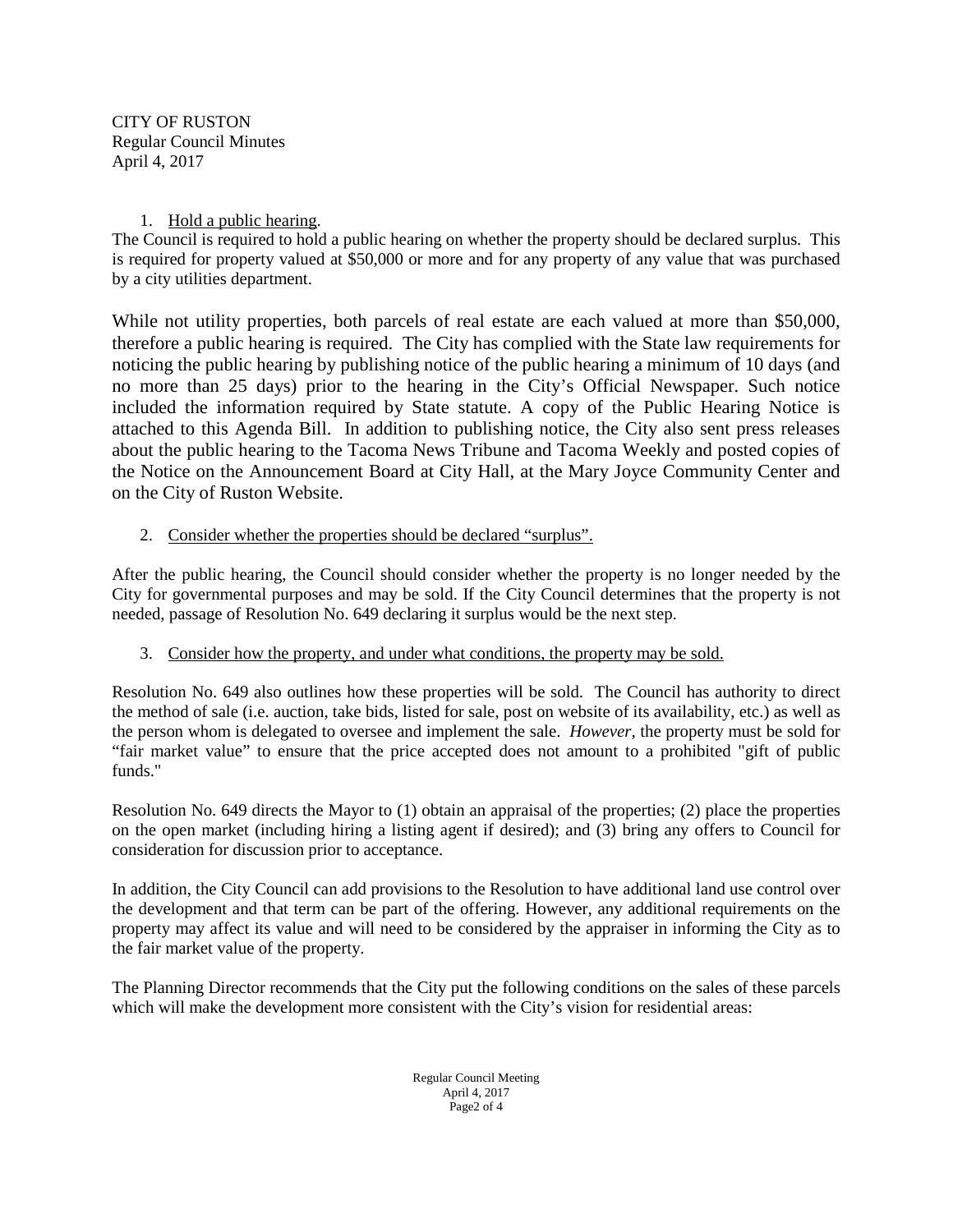Parcel 1: 5114 N. 49th Street, Ruston WA 98407

The City should require that any home developed on this lot have a front porch of a minimum depth of 8-feet which is at least as half as wide as the overall width of the main structure.

Parcel 2: 5405 N. Commercial Street, Ruston WA 98407

The City should require that any home developed on this lot have a front porch of a minimum depth of 8-feet which is at least as half as wide as the overall width of the main structure.

This property should also not be permitted to develop a garage in the front of the lot. Although this parcel is not a corner lot and doesn't have alley access, due to the topography and width of the lot (the lot is approximately 65' wide which is 20' wider than the code minimum of 45'), there is ample room to provide a driveway along one side of the home to a rear yard detached or attached front, or side-loaded, garage. Due to the lot sloping down from the street, it is well suited to a daylight basement level flat-roof side-loaded garage with patio space above at the main floor level.

In addition, the Council could require that the lot or lots be developed within a certain timeline, i.e. the lots shall be developed within 24 months of closing.

The Council should give direction if it desires to place these requirements onto the lots are part of the sale.

Declaring these properties surplus and selling them will take unproductive property in the City, allow it be sold and developed, and will bring revenue into the City based on both the sale, the Real Estate Excise Tax, and any tax or other revenue that is generated by the development of these parcels.

Councilmember Hedrick moved to amend Resolution 649 to strike Parcel #2 – Parcel #4002050050, with a second from Councilmember Hunt passed 5-0. Resolution 649 as amended passed 5-0.

**CLAIMS/PAYROLL** – Councilmember Hedrick moved to approve Claims and Payroll, with a second from Councilmember Hunt, passed 5-0.

> Regular Council Meeting April 4, 2017 Page 3 of 4